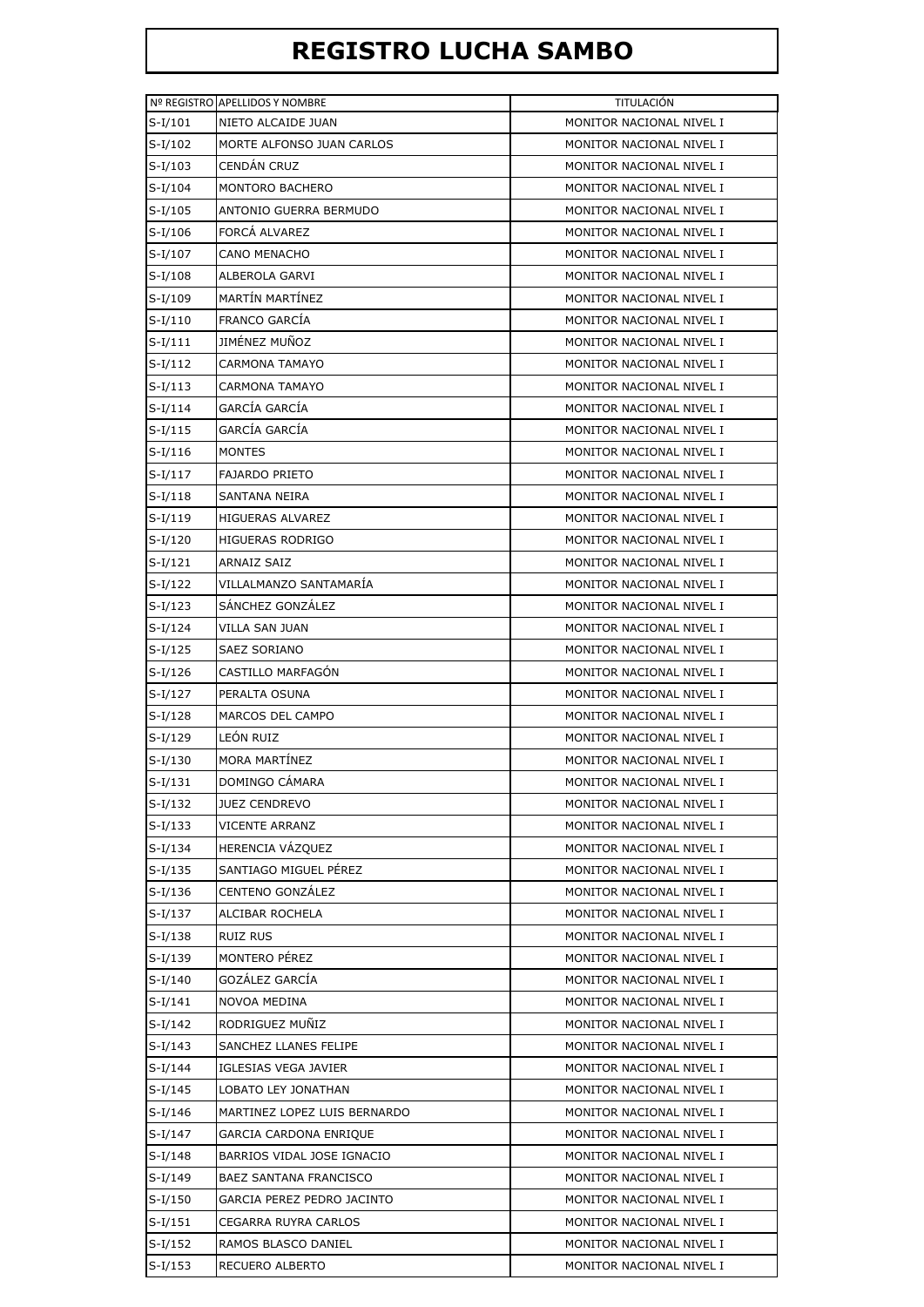| $S-I/154$ | LOPEZ IGLESIAS JOSE RAMON              | MONITOR NACIONAL NIVEL I |  |
|-----------|----------------------------------------|--------------------------|--|
| $S-I/155$ | ESCRIBANO ORTEGA JORGE                 | MONITOR NACIONAL NIVEL I |  |
| $S-I/156$ | ALMEIDA PEREZ FRANCISCO JESUS          | MONITOR NACIONAL NIVEL I |  |
| $S-I/157$ | ARIAS MARTINEZ ALEJANDRO               | MONITOR NACIONAL NIVEL I |  |
| $S-I/158$ | CANTONET VICUÑA IÑAQUI                 | MONITOR NACIONAL NIVEL I |  |
| $S-I/159$ | CASTILLO CABRERA JOSE MANUEL           | MONITOR NACIONAL NIVEL I |  |
| $S-I/160$ | CASTRILLO CEA JORGE                    | MONITOR NACIONAL NIVEL I |  |
| $S-I/161$ | CORONA CABALLERO JOSE ANTONIO          | MONITOR NACIONAL NIVEL I |  |
| $S-I/162$ | GALINDO REAL EUGENIO                   | MONITOR NACIONAL NIVEL I |  |
| $S-I/163$ | GASCON GONZALEZ MIGUEL ANGEL           | MONITOR NACIONAL NIVEL I |  |
| $S-I/164$ | GUERRA BERMUDO ANTONIO                 | MONITOR NACIONAL NIVEL I |  |
| $S-I/165$ | GUERRA SANTANA CRISTINA                | MONITOR NACIONAL NIVEL I |  |
| $S-I/166$ | GUERRA SANTANA VICTORIA                | MONITOR NACIONAL NIVEL I |  |
| $S-I/167$ | HERNADEZ RAMIREZ JOSE MANUEL           | MONITOR NACIONAL NIVEL I |  |
| $S-I/168$ | IDARRETA GALARRAGA JON BATISTA         | MONITOR NACIONAL NIVEL I |  |
| $S-I/169$ | HERNANDEZ RAMOS FLORENTIN              | MONITOR NACIONAL NIVEL I |  |
| $S-I/170$ | LOPEZ AMAT ERNESTO                     | MONITOR NACIONAL NIVEL I |  |
| $S-I/171$ | LORENZO RODA LUIS MIGUEL               | MONITOR NACIONAL NIVEL I |  |
| $S-I/172$ | MARISCAL MARMÓL DAVID                  | MONITOR NACIONAL NIVEL I |  |
| $S-I/173$ | MARTINEZ GUTIERREZ IÑIGO               | MONITOR NACIONAL NIVEL I |  |
| $S-I/174$ | MEDINA BETHENCOURT JOSE MANUEL         | MONITOR NACIONAL NIVEL I |  |
| $S-I/175$ | MEDINA BOSCH HIRAM BESAY               | MONITOR NACIONAL NIVEL I |  |
| S-I/176   | MENDEZ GUERRA PEDRO FRANCISCO          | MONITOR NACIONAL NIVEL I |  |
| S-I/177   | MORENO OCETTA JOSE Mª                  | MONITOR NACIONAL NIVEL I |  |
| $S-I/178$ | MUNOZ GARCIA PABLO MANUEL              | MONITOR NACIONAL NIVEL I |  |
| $S-I/179$ | NAVARRO SANTANA FERNANDO               | MONITOR NACIONAL NIVEL I |  |
| $S-I/180$ | PALMERO RAMOS ANATAEL                  | MONITOR NACIONAL NIVEL I |  |
| $S-I/181$ | PEINADO LOZANO JUAN ANTONIO            | MONITOR NACIONAL NIVEL I |  |
| $S-I/182$ | PERDIGON ALONSO CARLOS IGNACIO         | MONITOR NACIONAL NIVEL I |  |
| $S-I/183$ | RECHE MARTINEZ JOSEFA Mª               | MONITOR NACIONAL NIVEL I |  |
| $S-I/184$ | <b>RECHE SIMON JUAN</b>                | MONITOR NACIONAL NIVEL I |  |
| $S-I/185$ | SERRANO GARCIA ISMAEL                  | MONITOR NACIONAL NIVEL I |  |
| S-I/186   | SIGUT GRANADO DEBORA A.                | MONITOR NACIONAL NIVEL I |  |
| S-I/187   | SUNDARDAS MIRCHANDANI CARLOS HARDASMAL | MONITOR NACIONAL NIVEL I |  |
| $S-I/188$ | TORRENTS CARDENAS JAIME                | MONITOR NACIONAL NIVEL I |  |
| $S-I/189$ | TORRENTS SANCHEZ VERONICA              | MONITOR NACIONAL NIVEL I |  |
| $S-I/190$ | VAZQUEZ SALVADOR JOSE LORENZO          | MONITOR NACIONAL NIVEL I |  |
| $S-I/191$ | JOSÉ MANUEL MARCH ROSELL.              | MONITOR NACIONAL NIVEL I |  |
| $S-I/192$ | RAUL FANDOS MOYANO                     | MONITOR NACIONAL NIVEL I |  |
| S-I/193   | <b>GREGORIO GARCIA ROYUELA</b>         | MONITOR NACIONAL NIVEL I |  |
| $S-I/194$ | JAVIER MONTERO GONZALEZ                | MONITOR NACIONAL NIVEL I |  |
| S-I/195   | JAVIER PRIETO TORRES                   | MONITOR NACIONAL NIVEL I |  |
| $S-I/196$ | ENRIQUE SIERRA NIETO                   | MONITOR NACIONAL NIVEL I |  |
| S-I/197   | <b>JUAN CARLOS MORTE</b>               | MONITOR NACIONAL NIVEL I |  |
| $S-I/198$ | RAMON GARCIA SANZ                      | MONITOR NACIONAL NIVEL I |  |
| S-I/199   | MIGUEL ANGEL MOLINA CUBO               | MONITOR NACIONAL NIVEL I |  |
| $S-I/200$ | SERGIO BALLESTER CARMONA               | MONITOR NACIONAL NIVEL I |  |
| $S-I/201$ | JOSE LUIS ANDUJAR RUIZ                 | MONITOR NACIONAL NIVEL I |  |
| S-I/202   | EDUARDO CARPIO CRESPO                  | MONITOR NACIONAL NIVEL I |  |
| $S-I/203$ | VICTOR PARDO OCHANDO                   | MONITOR NACIONAL NIVEL I |  |
| S-I/204   | PILAR OJEDA SANTODOMINGO               | MONITOR NACIONAL NIVEL I |  |
| $S-I/205$ | JUAN CARLOS SANMARTIN GRIÑO            | MONITOR NACIONAL NIVEL I |  |
| $S-I/206$ | ALFONSO SANCHEZ GONZALEZ               | MONITOR NACIONAL NIVEL I |  |
| $S-I/207$ | ANGEL ROLDAN MIRO                      | MONITOR NACIONAL NIVEL I |  |
| $S-I/208$ | OMAR JOSE MARTINEZ MONERRIS            | MONITOR NACIONAL NIVEL I |  |
| S-I/209   | MIGUEL ANGEL ZAPATERO TRIPIANA         | MONITOR NACIONAL NIVEL I |  |
| $S-I/210$ | CARLOS NAVARRO RIERA                   | MONITOR NACIONAL NIVEL I |  |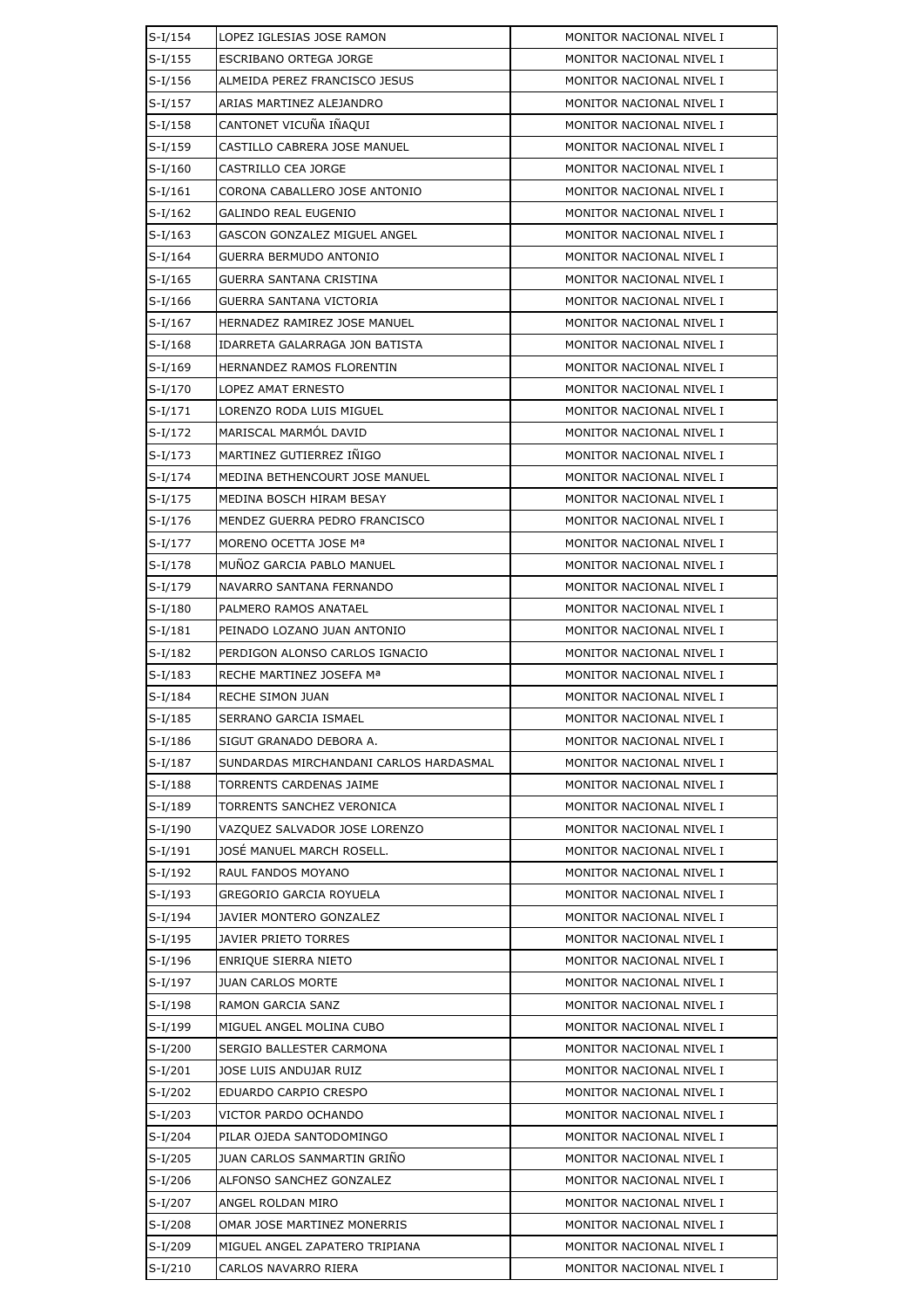| $S-I/211$ | JUAN CARLOS GARCIA DE ANDRÉS                  | MONITOR NACIONAL NIVEL I |  |  |
|-----------|-----------------------------------------------|--------------------------|--|--|
| $S-I/212$ | JOSE TOMAS ALCAIDE MARTINEZ                   | MONITOR NACIONAL NIVEL I |  |  |
| $S-I/213$ | OLGA TORRICO RODRIGUEZ                        | MONITOR NACIONAL NIVEL I |  |  |
| $S-I/214$ | FERNANDO JONAY NAVARRO PEÑA                   | MONITOR NACIONAL NIVEL I |  |  |
| $S-I/215$ | ALEKSANDR YAKOVLEVICH SHUBIN                  | MONITOR NACIONAL NIVEL I |  |  |
| $S-I/216$ | ROBERTO NUÑEZ ROMERO                          | MONITOR NACIONAL NIVEL I |  |  |
| $S-I/217$ | EMILIO NUÑEZ ROMERO                           | MONITOR NACIONAL NIVEL I |  |  |
| $S-I/218$ | MIGUEL BARROSO OSORIO                         | MONITOR NACIONAL NIVEL I |  |  |
| $S-I/219$ | JOSE JUBANY RODRIGUEZ                         | MONITOR NACIONAL NIVEL I |  |  |
| $S-I/220$ | DIEGO QUILES BROTONS                          | MONITOR NACIONAL NIVEL I |  |  |
| $S-I/221$ | MARIA LAURA PAYA MORA                         | MONITOR NACIONAL NIVEL I |  |  |
| $S-I/222$ | EDUARDO LOPEZ VARELA                          | MONITOR NACIONAL NIVEL I |  |  |
| $S-I/223$ | JOSE ANTONIO NAVARRO DEL CID                  | MONITOR NACIONAL NIVEL I |  |  |
| $S-I/224$ | JOSE ALEJANDRO DIAZ VARGAS                    | MONITOR NACIONAL NIVEL I |  |  |
| $S-I/225$ | FERNANDO LUÍS VAZQUEZ TEJERO                  | MONITOR NACIONAL NIVEL I |  |  |
| $S-I/226$ | BLAS DÍAZ GONZÁLEZ                            | MONITOR NACIONAL NIVEL I |  |  |
| $S-I/227$ | JOSÉ ESTEBAN RODRÍGUEZ CORTÉS                 | MONITOR NACIONAL NIVEL I |  |  |
| $S-I/228$ | SERGIO MARTÍN GONZÁLEZ                        | MONITOR NACIONAL NIVEL I |  |  |
| $S-I/229$ | MIGUEL ABRAHAM CABRERA PLASENCIA              | MONITOR NACIONAL NIVEL I |  |  |
| $S-I/230$ | RUYMAN ALEXI GONZALEZ GARCIA                  | MONITOR NACIONAL NIVEL I |  |  |
| $S-I/231$ | AGUSTIN BARRIO MANZANO (31261790 - Y)         | MONITOR NACIONAL NIVEL I |  |  |
| $S-I/232$ | JOSE LUIS CHINCHILLA MARRUECOS (24159569 - R) | MONITOR NACIONAL NIVEL I |  |  |
| $S-I/233$ | MIGUEL ANGEL SIERRA PORTILLO (34073941 - Q)   | MONITOR NACIONAL NIVEL I |  |  |
| $S-I/234$ | MARIA DEL CARMEN DE LA LUZ SIERRA (15406219   | MONITOR NACIONAL NIVEL I |  |  |
| $S-I/235$ | RAMIRO SAMPEDRO AGUILA (75133461 - M)         | MONITOR NACIONAL NIVEL I |  |  |
| $S-I/236$ | RAFAEL ORTIZ CHACON (28399538 - N)            | MONITOR NACIONAL NIVEL I |  |  |
| $S-I/237$ | JOSE SANTIAGO MORENO GUIJO (72742620 - Z)     | MONITOR NACIONAL NIVEL I |  |  |
| $S-I/238$ | ANTONIA TORRES ELICHE (26014704 - W)          | MONITOR NACIONAL NIVEL I |  |  |
| $S-I/239$ | ANTONIO JIMENEZ MUÑOZ (26031826 - N)          | MONITOR NACIONAL NIVEL I |  |  |
| $S-I/240$ | RAMIRO SAMPEDRO DIAZ (24195631 - E)           | MONITOR NACIONAL NIVEL I |  |  |
| $S-I/241$ | JOSE ANTONIO GUTIERREZ MOYA (24154067 - L)    | MONITOR NACIONAL NIVEL I |  |  |
| $S-I/242$ | MARIA DOLORES VILCHEZ JIMENEZ (46936488 - C)  | MONITOR NACIONAL NIVEL I |  |  |
| $S-I/243$ | JAVIER RODRIGUEZ GONZALEZ                     | MONITOR NACIONAL NIVEL I |  |  |
| $S-I/244$ | AXEL CARRIQUE LE BEUVANT                      | MONITOR NACIONAL NIVEL I |  |  |
| $S-I/245$ | ANGEL MANUEL VALLEJO GARCIA                   | MONITOR NACIONAL NIVEL I |  |  |
| $S-I/246$ | DANIEL MENDEZ CASTRO                          | MONITOR NACIONAL NIVEL I |  |  |
| $S-I/247$ | IRMA SILVIA PEREZ GIL                         | MONITOR NACIONAL NIVEL I |  |  |
| $S-I/248$ | DANIEL MORALES CARBALLO                       | MONITOR NACIONAL NIVEL I |  |  |
| $S-I/249$ | JOSE DAVID HERNANDEZ ARTILES                  | MONITOR NACIONAL NIVEL I |  |  |
| $S-I/250$ | CARLOS ALBERTO DIAZ CABRERA                   | MONITOR NACIONAL NIVEL I |  |  |
| $S-I/251$ | MIGUEL DIAZ DIAZ                              | MONITOR NACIONAL NIVEL I |  |  |
| $S-I/252$ | JOSE VICTOR RODRIGUEZ GORDILLO                | MONITOR NACIONAL NIVEL I |  |  |
| $S-I/253$ | PABLO OREJA ESPONDA                           | MONITOR NACIONAL NIVEL I |  |  |
| $S-I/254$ | CRISTOFER GONZALEZ CRUZ                       | MONITOR NACIONAL NIVEL I |  |  |
| $S-I/255$ | ROBERTO FERNANDEZ MONTERO                     | MONITOR NACIONAL NIVEL I |  |  |
| S-I/256   | <b>JUAN CARRIQUE MARTINEZ</b>                 | MONITOR NACIONAL NIVEL I |  |  |
| $S-I/257$ | JOSE ANTONIO LOPEZ FERNANDEZ                  | MONITOR NACIONAL NIVEL I |  |  |
| $S-I/258$ | ALEJANDRO DOBLADO HERNANDEZ                   | MONITOR NACIONAL NIVEL I |  |  |
| $S-I/259$ | FCO. JAVIER IGLESIAS SERNA                    | MONITOR NACIONAL NIVEL I |  |  |
| $S-I/260$ | ADRIAN MANUEL RODRIGUEZ LOPEZ                 | MONITOR NACIONAL NIVEL I |  |  |
| $S-I/261$ | JOSE ESTEVEZ MAYA                             | MONITOR NACIONAL NIVEL I |  |  |
| $S-I/262$ | DAVID PEREZ JUAN                              | MONITOR NACIONAL NIVEL I |  |  |
| S-I/263   | DIEGO HERNANDEZ GAMEZ                         | MONITOR NACIONAL NIVEL I |  |  |
| $S-I/264$ | ABELLAN FERRERO NICOLAS                       | MONITOR NACIONAL NIVEL I |  |  |
| $S-I/265$ | ESPINOSA VARGAS JOSE                          | MONITOR NACIONAL NIVEL I |  |  |
| S-I/266   | JOSE CARLOS VEERDEJO POLO                     | MONITOR NACIONAL NIVEL I |  |  |
| S-I/267   | MADRID PULGARIN ALEJANDRO                     | MONITOR NACIONAL NIVEL I |  |  |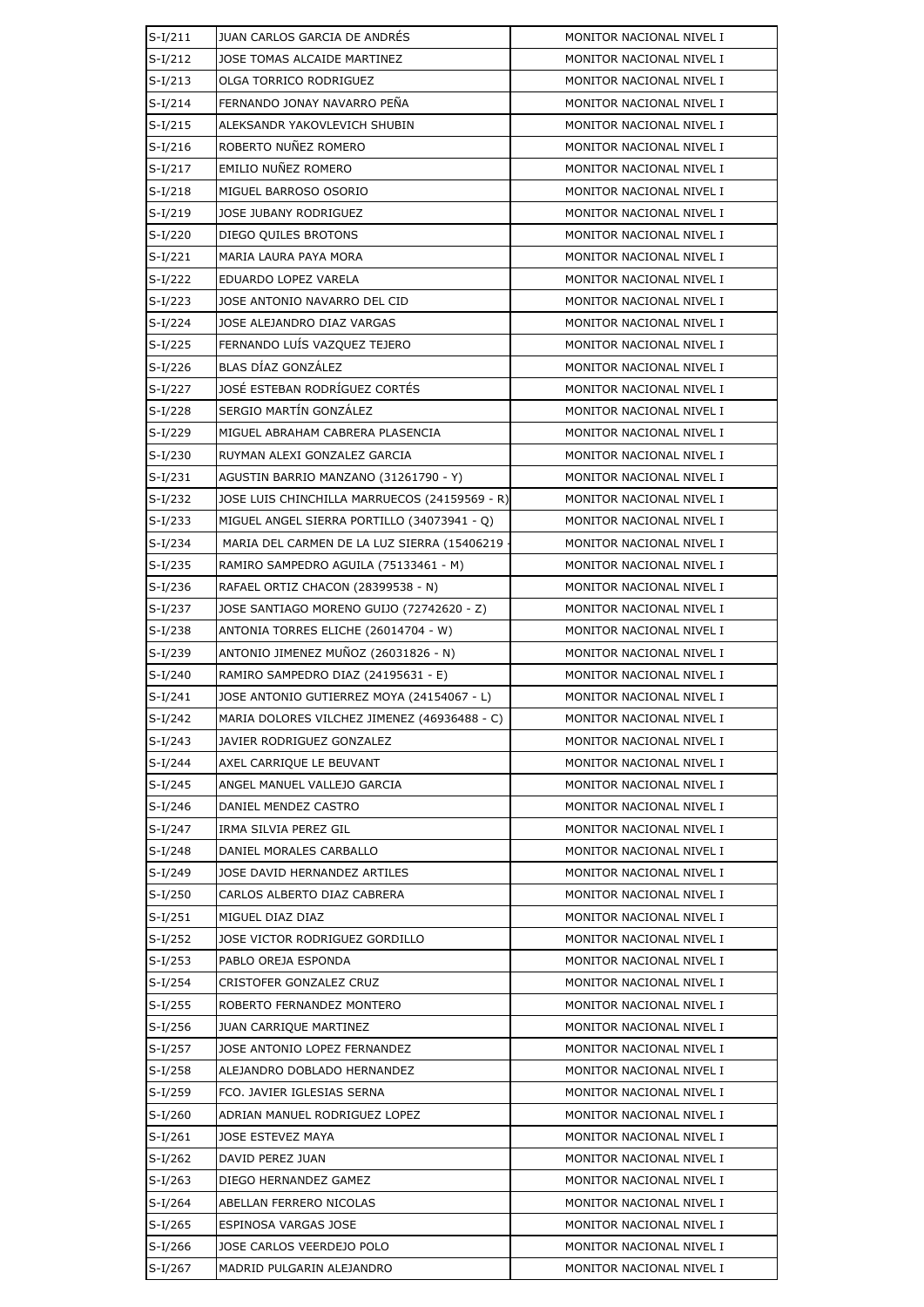| $S-I/268$ | MARTIN CABRERA CARLOS ALBERTO       | MONITOR NACIONAL NIVEL I |  |  |
|-----------|-------------------------------------|--------------------------|--|--|
| $S-I/269$ | RAMIRO LUCIA FELIX RAUL             | MONITOR NACIONAL NIVEL I |  |  |
| $S-I/270$ | TORRENTS SANCHEZ JAIME              | MONITOR NACIONAL NIVEL I |  |  |
| $S-I/271$ | VALDES FRANCES JOSE ANTONIO         | MONITOR NACIONAL NIVEL I |  |  |
| $S-I/272$ | JOSE LUIS RAMALLO RODRIGUEZ         | MONITOR NACIONAL NIVEL I |  |  |
| $S-I/273$ | VALENTIN MANUEL TOME DOMINGUEZ      | MONITOR NACIONAL NIVEL I |  |  |
| $S-I/274$ | JUAN ANTONIO PACHECO GARCIA         | MONITOR NACIONAL NIVEL I |  |  |
| $S-I/275$ | DAVID GONZALEZ SANCHEZ              | MONITOR NACIONAL NIVEL I |  |  |
| $S-I/276$ | IVAN FERNANDEZ GUTIERREZ            | MONITOR NACIONAL NIVEL I |  |  |
| $S-I/277$ | JOSE ANGEL HERNANDEZ HERNANDEZ      | MONITOR NACIONAL NIVEL I |  |  |
| $S-I/278$ | ALEJANDRO DEL VAL MARTIN            | MONITOR NACIONAL NIVEL I |  |  |
| $S-I/279$ | LUIS DAVID MUNUERA CRUZ             | MONITOR NACIONAL NIVEL I |  |  |
| $S-I/280$ | JOSE ANTONIO HOSTERT NSO            | MONITOR NACIONAL NIVEL I |  |  |
| $S-I/281$ | ADRIAN VEGA PEREZ                   | MONITOR NACIONAL NIVEL I |  |  |
| $S-I/282$ | GUILLERMO HERNANDEZ MARTIN          | MONITOR NACIONAL NIVEL I |  |  |
| $S-I/283$ | PEDRO MANUEL REYES GARCIA           | MONITOR NACIONAL NIVEL I |  |  |
| S-I/284   | JERONI SOLA MARTI                   | MONITOR NACIONAL NIVEL I |  |  |
| $S-I/285$ | JAVIER JOYA PONCE                   | MONITOR NACIONAL NIVEL I |  |  |
| $S-I/286$ | <b>JUSTO SALVADOR DELGADO GOMEZ</b> | MONITOR NACIONAL NIVEL I |  |  |
| S-I/287   | TELLY RICHARD RODRIGUEZ OROZCO      | MONITOR NACIONAL NIVEL I |  |  |
| $S-I/288$ | MEHMED HYUSMENOV KODAKOV            | MONITOR NACIONAL NIVEL I |  |  |
| $S-I/289$ | FRANCISCO CALDERON BORRAS           | MONITOR NACIONAL NIVEL I |  |  |
| S-I/290   | FERNANDO TOMAS BAZATAQUI MARTIN     | MONITOR NACIONAL NIVEL I |  |  |
| $S-I/291$ | ANDRES SENIN DOMINGUEZ              | MONITOR NACIONAL NIVEL I |  |  |
| $S-I/292$ | YAGO DIAZ CASTILLO                  | MONITOR NACIONAL NIVEL I |  |  |
| S-I/293   | PACIANO FERNANDEZ RODRIGUEZ         | MONITOR NACIONAL NIVEL I |  |  |
| $S-I/294$ | ALEXANDRU HARALAMBI                 | MONITOR NACIONAL NIVEL I |  |  |
| S-I/295   | BLAS GONZALEZ HEREDIA               | MONITOR NACIONAL NIVEL I |  |  |
| $S-I/296$ | CRISTIAN CEJUDO PELEGRINA           | MONITOR NACIONAL NIVEL I |  |  |
| S-I/297   | MARIANO GARCIA MATEO                | MONITOR NACIONAL NIVEL I |  |  |
| $S-I/298$ | ENRIQUE VILLALBA STROHECKER         | MONITOR NACIONAL NIVEL I |  |  |
| S-I/299   | XABIER LLOP LLOP                    | MONITOR NACIONAL NIVEL I |  |  |
| $S-I/300$ | IVAN ALONSO FERREIRO                | MONITOR NACIONAL NIVEL I |  |  |
| $S-I/301$ | ROBERTO RUBIO DIAZ                  | MONITOR NACIONAL NIVEL I |  |  |
| S-I/302   | RAUL RODRIGUEZ VINAGRE              | MONITOR NACIONAL NIVEL I |  |  |
| $S-I/303$ | MANUEL PEREZ BENITO                 | MONITOR NACIONAL NIVEL I |  |  |
| $S-I/304$ | MANUEL CAMPANO BALLESTEROS          | MONITOR NACIONAL NIVEL I |  |  |
| S-I/305   | ENRIQUE PALACIOS SOLIS              | MONITOR NACIONAL NIVEL I |  |  |
| $S-I/306$ | ALEJANDRO DAVID URTADO OSUNA        | MONITOR NACIONAL NIVEL I |  |  |
| S-I/307   | SERGIO RONCO PUERTO                 | MONITOR NACIONAL NIVEL I |  |  |
| $S-I/308$ | JAVIER ARAGONESES CAMPOS            | MONITOR NACIONAL NIVEL I |  |  |
| S-I/309   | JORGE RAMILO PLATA                  | MONITOR NACIONAL NIVEL I |  |  |
| $S-I/310$ | <b>RUBEN MONROY MARQUEZ</b>         | MONITOR NACIONAL NIVEL I |  |  |
| $S-I/311$ | PEDRO MERINO BENAVIDES              | MONITOR NACIONAL NIVEL I |  |  |
| $S-I/312$ | JULIAN ALBERTO NIETO RUBIO          | MONITOR NACIONAL NIVEL I |  |  |
| $S-I/313$ | DIEGO PUIG CASTRO                   | MONITOR NACIONAL NIVEL I |  |  |
| $S-I/314$ | ALEJANDRO GUILLEM CLEMENTE          | MONITOR NACIONAL NIVEL I |  |  |
| $S-I/315$ | DARIO DE NALDA                      | MONITOR NACIONAL NIVEL I |  |  |
| $S-I/316$ | ANGEL MOISES BENITO GALAN           | MONITOR NACIONAL NIVEL I |  |  |
| $S-I/317$ | GUILLERMO PORTILLO LOPEZ            | MONITOR NACIONAL NIVEL I |  |  |
| $S-I/318$ | CARLOS JESUS PEGUERO DOMINGUEZ      | MONITOR NACIONAL NIVEL I |  |  |
| $S-I/319$ | DIEGO PUIG CASTRO                   | MONITOR NACIONAL NIVEL I |  |  |
| $S-I/320$ | AMAIA BIDARTE                       | MONITOR NACIONAL NIVEL I |  |  |
| $S-I/321$ | NURIA BOTA CAMPRUBI                 | MONITOR NACIONAL NIVEL I |  |  |
| $S-I/322$ | ALEXANDER IVANOV                    | MONITOR NACIONAL NIVEL I |  |  |
| S-I/323   | <b>VLADIMIR MARTINOV</b>            | MONITOR NACIONAL NIVEL I |  |  |
| $S-I/324$ | SANCHEZ LLANES FELIPE               | MONITOR NACIONAL NIVEL I |  |  |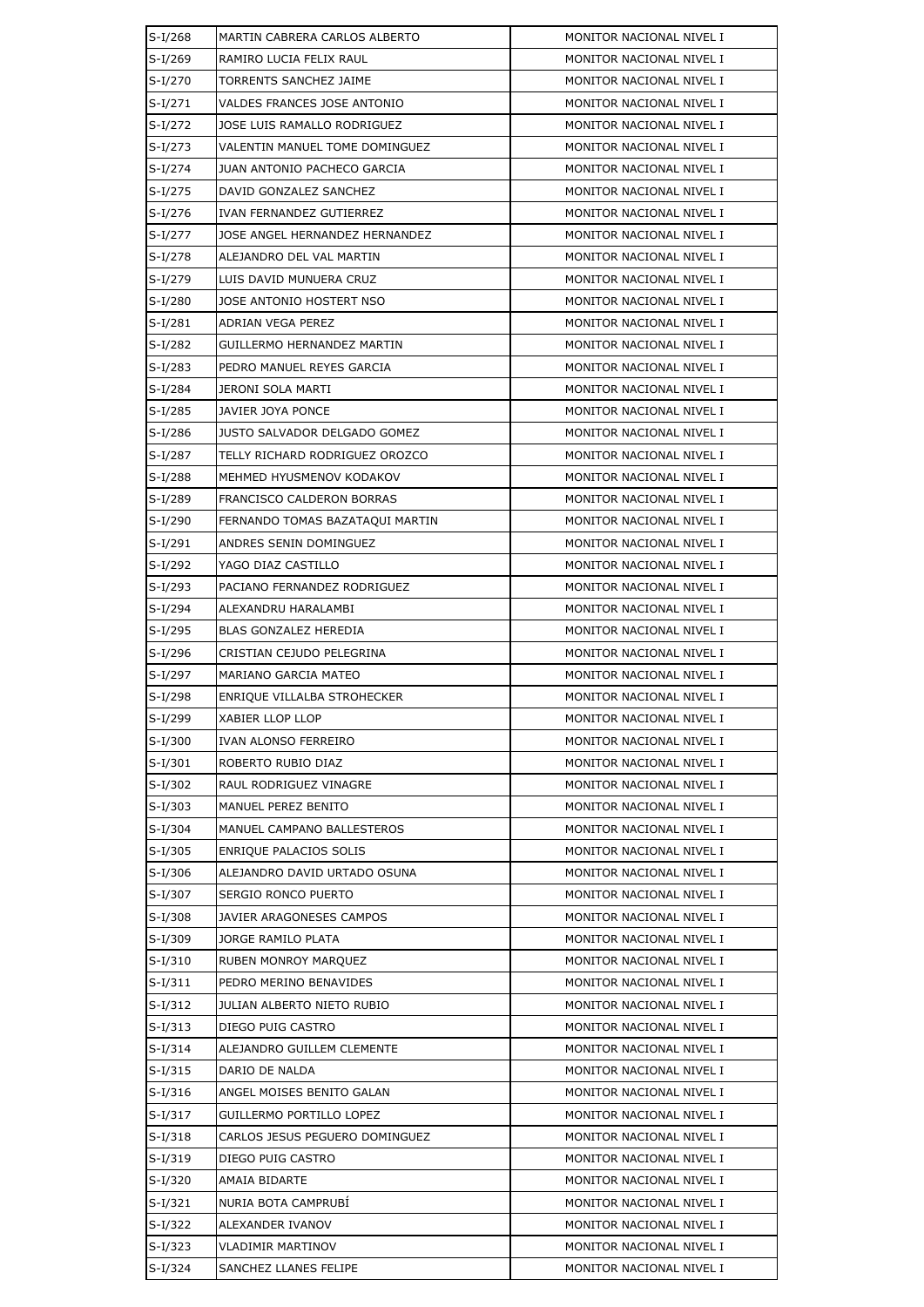| S-I/325   | RAZVAN DACIAN MIHAILA                | MONITOR NACIONAL NIVEL I |  |
|-----------|--------------------------------------|--------------------------|--|
| $S-I/326$ | RAFAEL HUETO ASUNCIÓN                | MONITOR NACIONAL NIVEL I |  |
| $S-I/327$ | XABIER FERRERO CODESIDO              | MONITOR NACIONAL NIVEL I |  |
| $S-I/328$ | ANDER MINAYO BARCIELA                | MONITOR NACIONAL NIVEL I |  |
| $S-I/329$ | DIEGO ALEJANDRO MUÑOZ VALLEJO        | MONITOR NACIONAL NIVEL I |  |
| $S-I/330$ | AITOR PEREZ OTERO                    | MONITOR NACIONAL NIVEL I |  |
| $S-I/331$ | ERIK PUENTE VEA-MURGIA               | MONITOR NACIONAL NIVEL I |  |
| $S-I/332$ | HARITZ GOTXI URKIXO                  | MONITOR NACIONAL NIVEL I |  |
| $S-I/333$ | ALDARA CAMI RUIZ                     | MONITOR NACIONAL NIVEL I |  |
| $S-I/334$ | JOSE MANUEL RUANO GIL                | MONITOR NACIONAL NIVEL I |  |
| $S-I/335$ | ANGEL LUIS VELLON CAMARASA           | MONITOR NACIONAL NIVEL I |  |
| $S-I/336$ | JOSE RAMON DIAZ MASEDA               | MONITOR NACIONAL NIVEL I |  |
| S-I/337   | FRANCISCO JOSE MARTINEZ BARRIOS      | MONITOR NACIONAL NIVEL I |  |
| $S-I/338$ | DAVID DE MORA MANJÓN                 | MONITOR NACIONAL NIVEL I |  |
| $S-I/339$ | SANDRA SAMPEDRO AGUILA               | MONITOR NACIONAL NIVEL I |  |
| $S-I/340$ | ESTEFANIA GONZALEZ DIEZ              | MONITOR NACIONAL NIVEL I |  |
| $S-I/341$ | OSCAR CAMACHO ALVAREZ                | MONITOR NACIONAL NIVEL I |  |
| $S-I/342$ | MARIA ESTRADA MUÑIZ                  | MONITOR NACIONAL NIVEL I |  |
| $S-I/343$ | MATEO SOLÍS MERÉ                     | MONITOR NACIONAL NIVEL I |  |
| $S-I/344$ | SERGIO GUZMAN RICO                   | MONITOR NACIONAL NIVEL I |  |
| $S-I/345$ | JAVIER PALACIOS MUNIZ                | MONITOR NACIONAL NIVEL I |  |
| $S-I/346$ | MARIA RODRIGUEZ GARCIA               | MONITOR NACIONAL NIVEL I |  |
| S-I/347   | ANTONIO PRIETO ALONSO                | MONITOR NACIONAL NIVEL I |  |
| $S-I/348$ | JAIRO RODRIGUEZ DE ALBA              | MONITOR NACIONAL NIVEL I |  |
| $S-I/349$ | AGUSTIN VALDEZ MASEDA                | MONITOR NACIONAL NIVEL I |  |
| $S-I/350$ | IVAN ALVAREZ ALVAREZ                 | MONITOR NACIONAL NIVEL I |  |
| $S-I/351$ | LUIS FERNÁNDEZ RIESTRA               | MONITOR NACIONAL NIVEL I |  |
| $S-I/352$ | ANDREA ALVAREZ FERNANDEZ             | MONITOR NACIONAL NIVEL I |  |
| $S-I/353$ | IVAN RODRIGUEZ ZAPICO                | MONITOR NACIONAL NIVEL I |  |
| $S-I/354$ | DANIEL GONZALEZ TORAÑO               | MONITOR NACIONAL NIVEL I |  |
| $S-I/355$ | CESAR BALLESTEROS TERAN              | MONITOR NACIONAL NIVEL I |  |
| $S-I/356$ | MARTA FERNANDEZ GARCIA               | MONITOR NACIONAL NIVEL I |  |
| S-I/357   | FCO. JAVIER PEREZ GONZALEZ           | MONITOR NACIONAL NIVEL I |  |
| $S-I/358$ | ALVARO ALONSO GOMEZ                  | MONITOR NACIONAL NIVEL I |  |
| S-I/359   | SAMUEL LEYVA GARCIA                  | MONITOR NACIONAL NIVEL I |  |
| $S-I/360$ | DAVID FERNANDEZ RODRIGUEZ            | MONITOR NACIONAL NIVEL I |  |
| $S-I/361$ | ANGEL BENITO LAGO                    | MONITOR NACIONAL NIVEL I |  |
| $S-I/362$ | CARLOS ALONSO GARCIA                 | MONITOR NACIONAL NIVEL I |  |
| $S-I/363$ | DANIEL CRESPO VAQUERO                | MONITOR NACIONAL NIVEL I |  |
| S-I/364   | ROSA Mª SERANTES SOMOZA              | MONITOR NACIONAL NIVEL I |  |
| $S-I/365$ | FRANCISCO JOSE TRIGO SILVA           | MONITOR NACIONAL NIVEL I |  |
| S-I/366   | JUAN CARLOS PADIN ABAL               | MONITOR NACIONAL NIVEL I |  |
| $S-I/367$ | FRANCISCO JOSE MIGUENS FERRO         | MONITOR NACIONAL NIVEL I |  |
| $S-I/368$ | ALFONSO JAVIER DEL RIO RIVAS         | MONITOR NACIONAL NIVEL I |  |
| $S-I/369$ | MIGUEL ANGEL GARCIA FERNANDEZ        | MONITOR NACIONAL NIVEL I |  |
| S-I/370   | ANTONIO MESA GARCIA                  | MONITOR NACIONAL NIVEL I |  |
| $S-I/371$ | ALFONSO CORBACHO SANCHEZ             | MONITOR NACIONAL NIVEL I |  |
| S-I/372   | JOSEP FLORIDO IBAÑEZ                 | MONITOR NACIONAL NIVEL I |  |
| S-I/373   | OTAVIO OSCAR LUZ DE PAULA            | MONITOR NACIONAL NIVEL I |  |
| $S-I/374$ | CARLOS FABIAN THIEBAUT TRUCIDO       | MONITOR NACIONAL NIVEL I |  |
| S-I/375   | PABLO PINTOS FIGUEROA                | MONITOR NACIONAL NIVEL I |  |
| $S-I/376$ | ORESTE ALFARO SOSA                   | MONITOR NACIONAL NIVEL I |  |
| $S-I/377$ | JUAN ESPÍNOLA HERRERA                | MONITOR NACIONAL NIVEL I |  |
| $S-I/378$ | LINO FERNANDO SOLABARRIETA FERNANDEZ | MONITOR NACIONAL NIVEL I |  |
| $S-I/379$ | DANIEL ANDRÉS VANEGAS LÓPEZ          | MONITOR NACIONAL NIVEL I |  |
| S-I/380   | FRANCISCO JAVIER BRITO LORENZO       | MONITOR NACIONAL NIVEL I |  |
| S-I/381   | ALFREDO BRITO LORENZO                | MONITOR NACIONAL NIVEL I |  |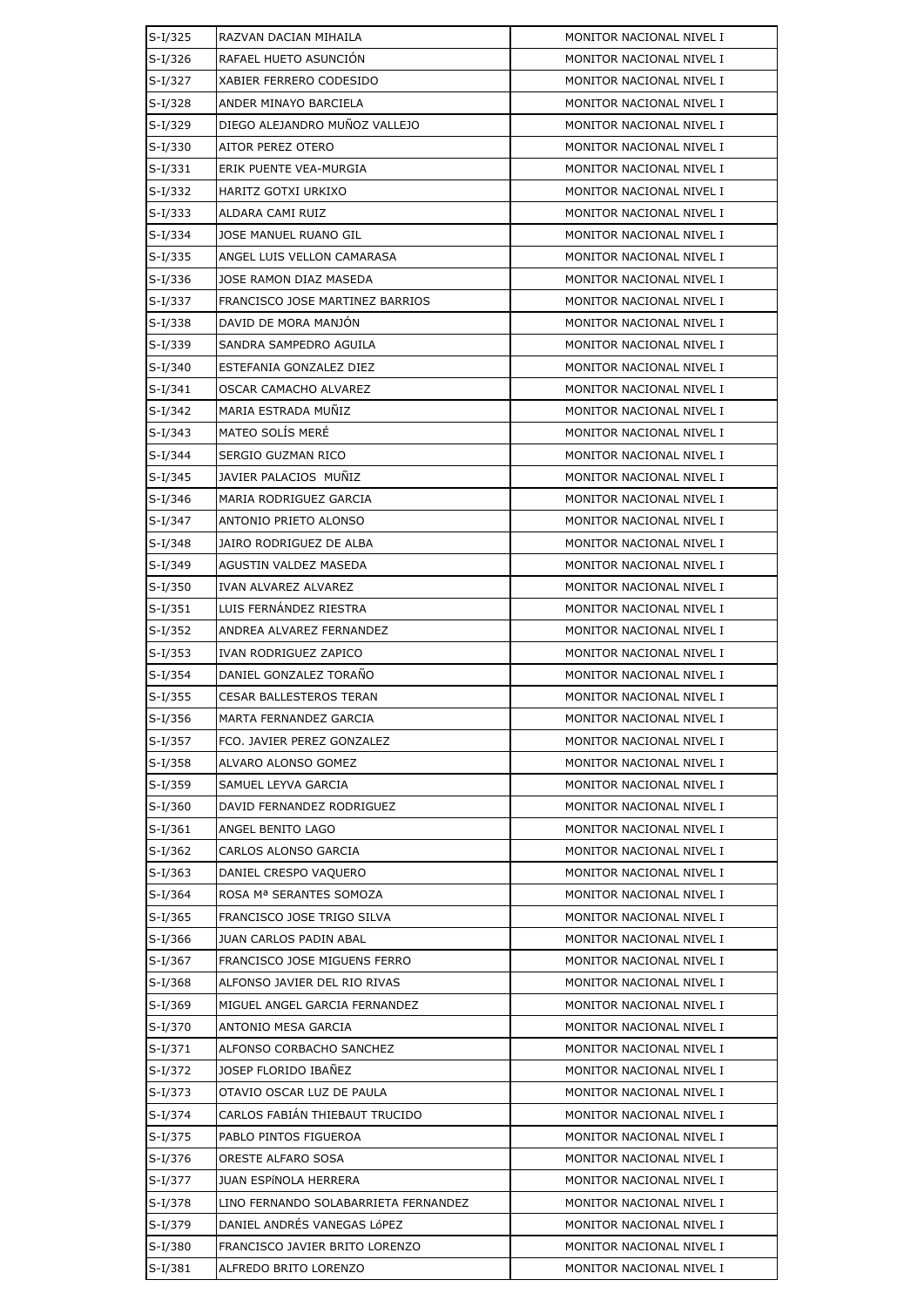| $S-I/382$  | IVAN SALAMANCA ACOSTA                  | MONITOR NACIONAL NIVEL I     |  |  |
|------------|----------------------------------------|------------------------------|--|--|
| $S-I/383$  | FERNANDO FERNANDEZ RODRIGUEZ           | MONITOR NACIONAL NIVEL I     |  |  |
| $S-I/384$  | ANDRES JESUS FLORIDO MACIAS            | MONITOR NACIONAL NIVEL I     |  |  |
| $S-I/385$  | VALENTIN CARRASCAL RUBIO               | MONITOR NACIONAL NIVEL I     |  |  |
| $S-I/386$  | MIGUEL ANGEL GONZALEZ FERNANDEZ        | MONITOR NACIONAL NIVEL I     |  |  |
| S-I/387    | JOSE CARLOS NOUGUES FERNANDEZ          | MONITOR NACIONAL NIVEL I     |  |  |
| $S-I/388$  | YERAY JIMENEZ LOPEZ                    | MONITOR NACIONAL NIVEL I     |  |  |
| S-I/389    | JOSÉ FONSECA MONTAÑANA                 | MONITOR NACIONAL NIVEL I     |  |  |
| S-I/390    | JOSEP FLORIDO IBAÑEZ                   | MONITOR NACIONAL NIVEL I     |  |  |
| $S-I/391$  | RAMON MIGUEL FRANCHO                   | MONITOR NACIONAL NIVEL I     |  |  |
| $S-I/392$  | MIGUEL MAÑOGIL COLL                    | MONITOR NACIONAL NIVEL I     |  |  |
| $S-II/100$ | ORTEGA MOLERO                          | ENTRENADOR NACIONAL NIVEL II |  |  |
| $S-II/101$ | SANTIAGO ALDECOA MARTINEZ              | ENTRENADOR NACIONAL NIVEL II |  |  |
| $S-II/104$ | ANTONIO GUERRA BERMUDO                 | ENTRENADOR NACIONAL NIVEL II |  |  |
| $S-II/105$ | MORTE ALFONSO JUAN CARLOS              | ENTRENADOR NACIONAL NIVEL II |  |  |
| $S-II/106$ | JULEN IDARRETA GALARRAGA               | ENTRENADOR NACIONAL NIVEL II |  |  |
| $S-II/107$ | <b>BRENES LLOMPART LUCAS</b>           | ENTRENADOR NACIONAL NIVEL II |  |  |
| $S-II/108$ | CARRETERO MUÑOZ                        | ENTRENADOR NACIONAL NIVEL II |  |  |
| $S-II/109$ | <b>BRENES LLOMPART</b>                 | ENTRENADOR NACIONAL NIVEL II |  |  |
| $S-II/110$ | GARCÍA GARCÍA                          | ENTRENADOR NACIONAL NIVEL II |  |  |
| $S-II/111$ | GARCÍA GARCÍA                          | ENTRENADOR NACIONAL NIVEL II |  |  |
| $S-II/112$ | <b>AMORES HOYO</b>                     | ENTRENADOR NACIONAL NIVEL II |  |  |
| $S-II/113$ | HIGUERAS ALVAREZ                       | ENTRENADOR NACIONAL NIVEL II |  |  |
| $S-II/114$ | CÁCERES SUAREZ, EUGENIO ALEJANDRO      | ENTRENADOR NACIONAL NIVEL II |  |  |
| $S-II/115$ | JOSE LUIS SAEZ GOMEZ                   | ENTRENADOR NACIONAL NIVEL II |  |  |
| $S-II/117$ | NAVARRO BELINCHON                      | ENTRENADOR NACIONAL NIVEL II |  |  |
| $S-II/118$ | <b>BRENES LLOMPART</b>                 | ENTRENADOR NACIONAL NIVEL II |  |  |
| $S-II/119$ | CARDELL ROIG                           | ENTRENADOR NACIONAL NIVEL II |  |  |
| $S-II/120$ | ILLESCAS SERRANO                       | ENTRENADOR NACIONAL NIVEL II |  |  |
| $S-II/121$ | CAMACHO SANTAMARÍA                     | ENTRENADOR NACIONAL NIVEL II |  |  |
| $S-II/122$ | CASTILLO MARFAGÓN                      | ENTRENADOR NACIONAL NIVEL II |  |  |
| $S-II/123$ | SAEZ SORIANO                           | ENTRENADOR NACIONAL NIVEL II |  |  |
| S-II/124   | <b>VICENTE ARRANZ</b>                  | ENTRENADOR NACIONAL NIVEL II |  |  |
| S-II/125   | DOMINGO COMOTA                         | ENTRENADOR NACIONAL NIVEL II |  |  |
| $S-II/126$ | ALCIBAR ROCHELA                        | ENTRENADOR NACIONAL NIVEL II |  |  |
| $S-II/127$ | JESUS FRANCISCO ALMEIDA PÉREZ          | ENTRENADOR NACIONAL NIVEL II |  |  |
| $S-II/128$ | <b>BENITEZ CÁCERES</b>                 | ENTRENADOR NACIONAL NIVEL II |  |  |
| $S-II/129$ | <b>GUERRA BERMUDO ANTONIO</b>          | ENTRENADOR NACIONAL NIVEL II |  |  |
| $S-II/130$ | HIRAM BESAY MEDINA BOSCH               | ENTRENADOR NACIONAL NIVEL II |  |  |
| S-II/131   | JOSE MANUEL MEDINA BETANCHOURT         | ENTRENADOR NACIONAL NIVEL II |  |  |
| $S-II/132$ | JOSE MANUEL CASTILLO CABRERA           | ENTRENADOR NACIONAL NIVEL II |  |  |
| S-II/133   | JOSEFA MARIA RECHE MARTINEZ            | ENTRENADOR NACIONAL NIVEL II |  |  |
| $S-II/134$ | EUGENIO GALINDO REAL                   | ENTRENADOR NACIONAL NIVEL II |  |  |
| S-II/135   | JOSE LORENZO VAZQUEZ SALVADOR          | ENTRENADOR NACIONAL NIVEL II |  |  |
| S-II/136   | JAIME TORRENTS CARDENAS                | ENTRENADOR NACIONAL NIVEL II |  |  |
| S-II/137   | <b>VERONICA TORRENTS SANCHEZ</b>       | ENTRENADOR NACIONAL NIVEL II |  |  |
| $S-II/138$ | JUAN ANTONIO PEINADO LOZANO            | ENTRENADOR NACIONAL NIVEL II |  |  |
| $S-II/139$ | CRISTINA GUERRA SANTANA                | ENTRENADOR NACIONAL NIVEL II |  |  |
| $S-II/140$ | FERNANDO NAVARRO SANTANA               | ENTRENADOR NACIONAL NIVEL II |  |  |
| $S-II/141$ | ALEJANDRO ARIAS MARTINEZ               | ENTRENADOR NACIONAL NIVEL II |  |  |
| $S-II/142$ | JOSE JULIAN GOMEZ RODRIGUEZ            | ENTRENADOR NACIONAL NIVEL II |  |  |
| $S-II/143$ | FRANCISCO DE ASIS ROMERO               | ENTRENADOR NACIONAL NIVEL II |  |  |
| $S-II/144$ | ISMAEL SERRANO GARCIA                  | ENTRENADOR NACIONAL NIVEL II |  |  |
| S-II/145   | GREGORIO GARCIA ROYUELA                | ENTRENADOR NACIONAL NIVEL II |  |  |
| $S-II/146$ | CARLOS NAVARRO RIERA                   | ENTRENADOR NACIONAL NIVEL II |  |  |
| $S-II/147$ | JOSE TOMAS ALCAIDE MARTINEZ            | ENTRENADOR NACIONAL NIVEL II |  |  |
| $S-II/148$ | CARLOS HARDASMAL SUNDARDAS MIRCHANDANI | ENTRENADOR NACIONAL NIVEL II |  |  |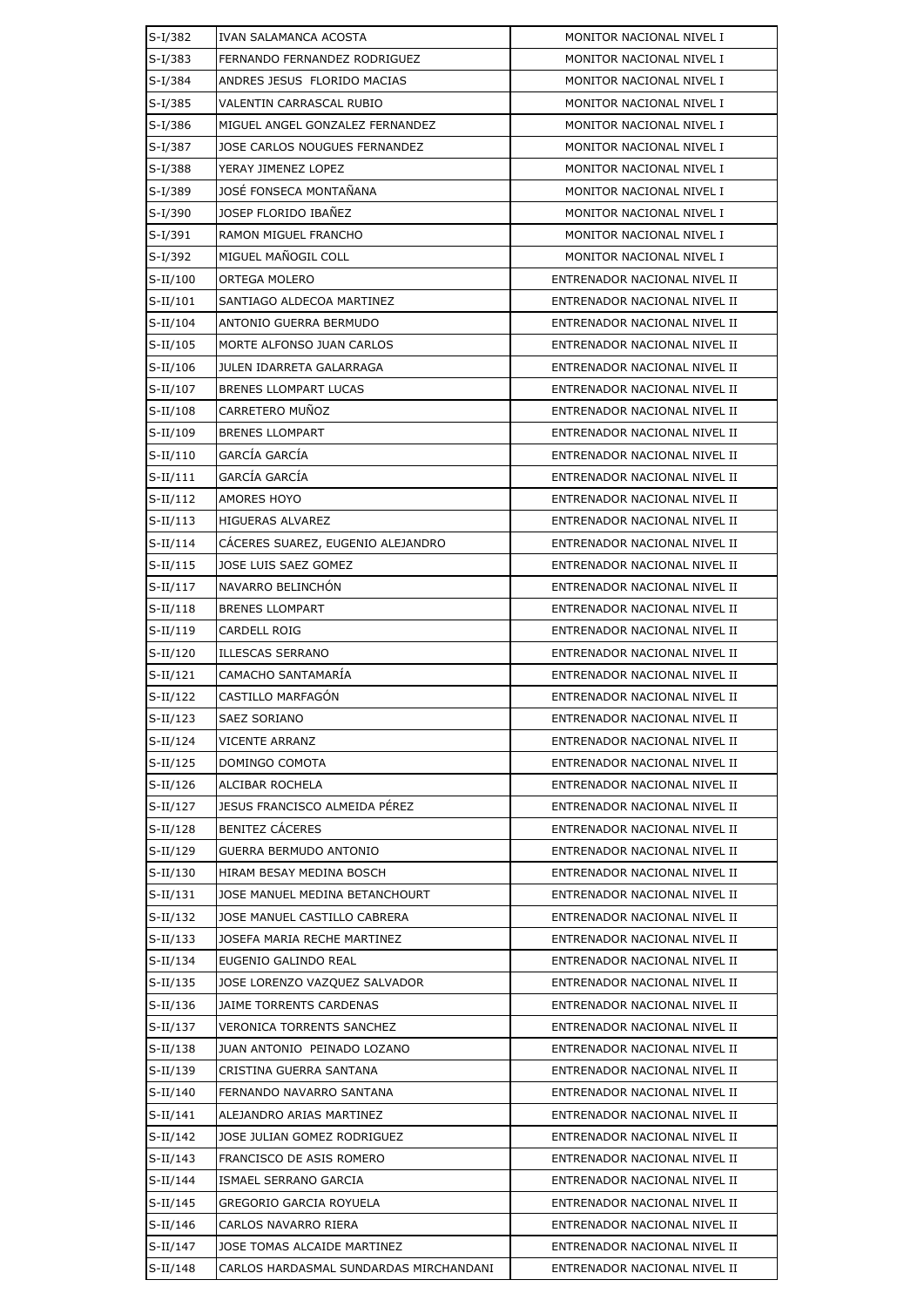| $S-II/149$  | VICTORIA GUERRA SANTANA         | ENTRENADOR NACIONAL NIVEL II           |
|-------------|---------------------------------|----------------------------------------|
| $S-II/150$  | FLORENTIN HERNANDEZ RAMOS       | ENTRENADOR NACIONAL NIVEL II           |
| $S-II/151$  | ALEKSANDR YAKOVLEVICH SHUBIN    | ENTRENADOR NACIONAL NIVEL II           |
| $S-II/152$  | MARTIN GONZALEZ SERGIO          | ENTRENADOR NACIONAL NIVEL II           |
| $S-II/153$  | VAZQUEZ TEJERO FERNANDO LUIS    | ENTRENADOR NACIONAL NIVEL II           |
| $S-II/154$  | MENDEZ GUERRA PEDRO FRANCSCO    | ENTRENADOR NACIONAL NIVEL II           |
| $S-II/155$  | PRIETO TORRES JAVER             | ENTRENADOR NACIONAL NIVEL II           |
| $S-II/156$  | IGLESIAS SERNA FRANCISCO JAVIER | ENTRENADOR NACIONAL NIVEL II           |
| $S-II/157$  | FANDOS MOYANO RAUL              | ENTRENADOR NACIONAL NIVEL II           |
| $S-II/158$  | JAVIER RODRIGUEZ GONZALEZ       | ENTRENADOR NACIONAL NIVEL II           |
| $S-II/159$  | <b>JUAN CARRIQUE MARTINEZ</b>   | ENTRENADOR NACIONAL NIVEL II           |
| $S-II/160$  | AXEL CARRIQUE LE BEUVANT        | ENTRENADOR NACIONAL NIVEL II           |
| $S-II/161$  | JOSE ANTONIO LOPEZ FERNANDEZ    | ENTRENADOR NACIONAL NIVEL II           |
| $S-II/162$  | DAVID GONZALEZ SANCHEZ          | ENTRENADOR NACIONAL NIVEL II           |
| $S-II/163$  | FELIX RAUL RAMIRO LUCIA         | ENTRENADOR NACIONAL NIVEL II           |
| $S-II/164$  | VICTOR GOMEZ RODRIGUEZ          | ENTRENADOR NACIONAL NIVEL II           |
| $S-II/165$  | MEHMED HYUSMENOV KODAKOV        | ENTRENADOR NACIONAL NIVEL II           |
| $S-II/166$  | ANDRES SENIN DOMINGUEZ          | ENTRENADOR NACIONAL NIVEL II           |
| $S-II/167$  | YAGO DIAZ CASTILLO              | ENTRENADOR NACIONAL NIVEL II           |
| $S-II/168$  | ALEXANDRU HARALAMBI             | ENTRENADOR NACIONAL NIVEL II           |
| $S-II/169$  | IVAN ALONSO FERREIRO            | ENTRENADOR NACIONAL NIVEL II           |
| $S-II/170$  | DARIO DE NALDA                  | ENTRENADOR NACIONAL NIVEL II           |
| $S-II/171$  | ROBERTO NUÑEZ ROMERO            | ENTRENADOR NACIONAL NIVEL II           |
| $S-II/172$  | LUIS TORRES COBA                | ENTRENADOR NACIONAL NIVEL II           |
| $S-II/175$  | SANCHEZ LLANES FELIPE           | ENTRENADOR NACIONAL NIVEL II           |
| $S-II/176$  | INIGO MARTINEZ GUTIERREZ        | ENTRENADOR NACIONAL NIVEL II           |
| $S-II/177$  | SANTIAGO ALDECOA MARTINEZ       | ENTRENADOR NACIONAL NIVEL II           |
| $S-II/178$  | NURIA BOTA CAMPRUBÍ             | ENTRENADOR NACIONAL NIVEL II           |
| $S-II/179$  | ALEXANDER IVANOV                | ENTRENADOR NACIONAL NIVEL II           |
| $S-II/180$  | VLADIMIR MARTINOV               | ENTRENADOR NACIONAL NIVEL II           |
| $S-II/181$  | JOSE RAMON DIAZ MASEDA          | ENTRENADOR NACIONAL NIVEL II           |
| $S-II/182$  | YERAY JIMENEZ LOPEZ             | ENTRENADOR NACIONAL NIVEL II           |
| $S-II/183$  | MIGUEL MAÑOGIL COLL             | ENTRENADOR NACIONAL NIVEL II           |
| $S-III/1$   | CABALLERO SÁNCHEZ               | ENTRENADOR NACIONAL SUPERIOR NIVEL III |
| $S$ -III/2  | ROMERO MARTÍNEZ                 | ENTRENADOR NACIONAL SUPERIOR NIVEL III |
| $S$ -III/3  | <b>GRACIA ACÍN</b>              | ENTRENADOR NACIONAL SUPERIOR NIVEL III |
| $S$ -III/4  | NAVARRO BELINCHÓN               | ENTRENADOR NACIONAL SUPERIOR NIVEL III |
| $S$ -III/5  | RAMOS MUÑOZ                     | ENTRENADOR NACIONAL SUPERIOR NIVEL III |
| $S$ -III/6  | AGUIRRE AGUIRRE MANUEL          | ENTRENADOR NACIONAL SUPERIOR NIVEL III |
| $S-III/7$   | JOSE LUIS LUCAS SEBASTIAN       | ENTRENADOR NACIONAL SUPERIOR NIVEL III |
| $S$ -III/8  | CALVO SAN MIGUEL                | ENTRENADOR NACIONAL SUPERIOR NIVEL III |
| $S$ -III/9  | <b>GONZALEZ FREITAS</b>         | ENTRENADOR NACIONAL SUPERIOR NIVEL III |
| $S-III/10$  | ALCÍBAR ARRASATE                | ENTRENADOR NACIONAL SUPERIOR NIVEL III |
| $S-III/11$  | JIMENEZ CASTRO MANUEL           | ENTRENADOR NACIONAL SUPERIOR NIVEL III |
| $S-III/29$  | GRACIA ACÍN                     | ENTRENADOR NACIONAL SUPERIOR NIVEL III |
| $S-III/30$  | LUNA ORTIZ                      | ENTRENADOR NACIONAL SUPERIOR NIVEL III |
| $S$ -III/31 | <b>GUTIERREZ MOYA</b>           | ENTRENADOR NACIONAL SUPERIOR NIVEL III |
| $S-III/32$  | MENDOZA AHIJADO                 | ENTRENADOR NACIONAL SUPERIOR NIVEL III |
| $S$ -III/33 | <b>GIL SÁNCHEZ</b>              | ENTRENADOR NACIONAL SUPERIOR NIVEL III |
| $S$ -III/34 | NAVARRO BELINCHÓN               | ENTRENADOR NACIONAL SUPERIOR NIVEL III |
| $S-III/35$  | DIAZ HERNÁNDEZ                  | ENTRENADOR NACIONAL SUPERIOR NIVEL III |
| $S$ -III/36 | GÓMEZ BARQUILLA                 | ENTRENADOR NACIONAL SUPERIOR NIVEL III |
| $S-III/37$  | <b>CAPEL ROTGER</b>             | ENTRENADOR NACIONAL SUPERIOR NIVEL III |
| $S$ -III/38 | CALVO SAN MIGUEL                | ENTRENADOR NACIONAL SUPERIOR NIVEL III |
| $S-III/39$  | JOSE LUIS LUCAS SEBASTIAN       | ENTRENADOR NACIONAL SUPERIOR NIVEL III |
| $S-III/40$  | <b>BARRA NOGUÉS</b>             | ENTRENADOR NACIONAL SUPERIOR NIVEL III |
| $S-III/41$  | <b>ILLESCAS SERRANO</b>         | ENTRENADOR NACIONAL SUPERIOR NIVEL III |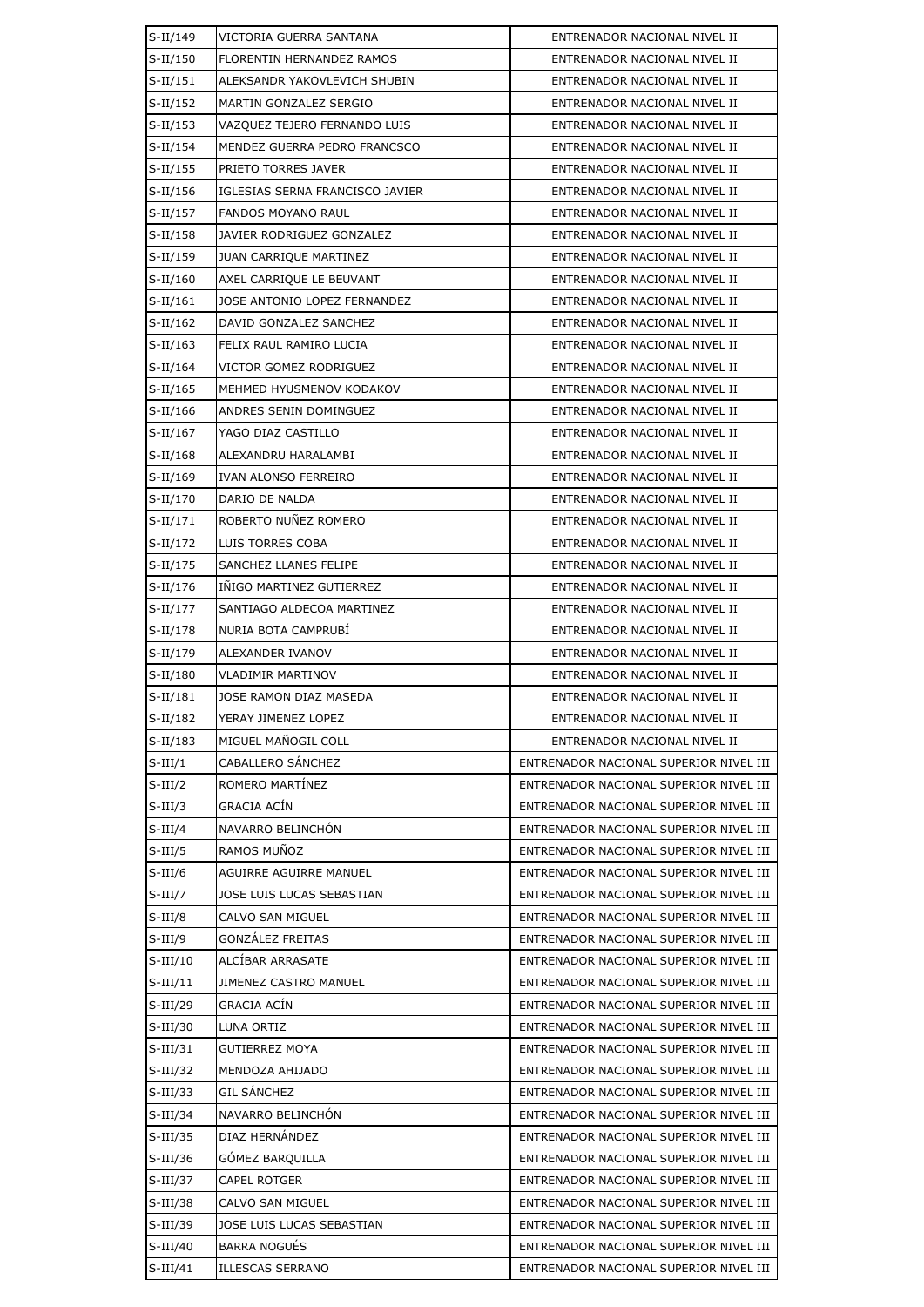| $S-III/42$  | GÓMEZ CALVO                            | ENTRENADOR NACIONAL SUPERIOR NIVEL III |
|-------------|----------------------------------------|----------------------------------------|
| $S-III/43$  | RAMOS MUÑOZ                            | ENTRENADOR NACIONAL SUPERIOR NIVEL III |
| $S$ -III/44 | ROMERO CALVO                           | ENTRENADOR NACIONAL SUPERIOR NIVEL III |
| $S$ -III/45 | ORTIZ ORTIZ                            | ENTRENADOR NACIONAL SUPERIOR NIVEL III |
| $S-III/46$  | RAMIRO SAMPEDRO DIAZ                   | ENTRENADOR NACIONAL SUPERIOR NIVEL III |
| $S-III/47$  | <b>AGUIRRE AGUIRRE</b>                 | ENTRENADOR NACIONAL SUPERIOR NIVEL III |
| $S$ -III/48 | CARDELL ROIG                           | ENTRENADOR NACIONAL SUPERIOR NIVEL III |
| $S-III/49$  | <b>GARCÍA GARCÍA</b>                   | ENTRENADOR NACIONAL SUPERIOR NIVEL III |
| $S$ -III/50 | GARCÍA GARCÍA                          | ENTRENADOR NACIONAL SUPERIOR NIVEL III |
| $S-III/51$  | GONZÁLEZ SÁNCHEZ ARTURO                | ENTRENADOR NACIONAL SUPERIOR NIVEL III |
| $S$ -III/52 | ALCIBAR ARRASATE                       | ENTRENADOR NACIONAL SUPERIOR NIVEL III |
| $S$ -III/53 | GUERRA HABA                            | ENTRENADOR NACIONAL SUPERIOR NIVEL III |
| $S$ -III/54 | <b>GONZALEZ SANTANA</b>                | ENTRENADOR NACIONAL SUPERIOR NIVEL III |
| $S$ -III/55 | CAMACHO SANTAMARÍA                     | ENTRENADOR NACIONAL SUPERIOR NIVEL III |
| $S$ -III/56 | CACERES SUAREZ                         | ENTRENADOR NACIONAL SUPERIOR NIVEL III |
| $S$ -III/57 | ANTONIO GUERRA BERMUDO                 | ENTRENADOR NACIONAL SUPERIOR NIVEL III |
| $S$ -III/58 | <b>JOSEFA MARIA RECHE</b>              | ENTRENADOR NACIONAL SUPERIOR NIVEL III |
| $S$ -III/59 | JOSE LORENZO VAZQUEZ SALVADOR          | ENTRENADOR NACIONAL SUPERIOR NIVEL III |
| $S-III/60$  | HIRAM BESAY MEDINA BOSCH               | ENTRENADOR NACIONAL SUPERIOR NIVEL III |
| $S$ -III/61 | JOSE MANUEL MEDINA BETHENCOURTH        | ENTRENADOR NACIONAL SUPERIOR NIVEL III |
| $S$ -III/62 | EUGENIO GALINDO REAL                   | ENTRENADOR NACIONAL SUPERIOR NIVEL III |
| $S$ -III/63 | JAIME TORRENTS CARDENAS                | ENTRENADOR NACIONAL SUPERIOR NIVEL III |
| $S$ -III/64 | VERONICA TORRENTS SANCHEZ              | ENTRENADOR NACIONAL SUPERIOR NIVEL III |
| $S$ -III/65 | CRISTINA GUERRA SANTANA                | ENTRENADOR NACIONAL SUPERIOR NIVEL III |
| $S$ -III/66 | JUAN ANTONIO PEINADO LOZANO            | ENTRENADOR NACIONAL SUPERIOR NIVEL III |
| $S$ -III/67 | LUCAS BRENES LLOMPART                  | ENTRENADOR NACIONAL SUPERIOR NIVEL III |
| $S$ -III/68 | MORTE ALFONSO JUAN CARLOS              | ENTRENADOR NACIONAL SUPERIOR NIVEL III |
| $S$ -III/69 | FRANCISCO JAVIER IGLESIAS SERNA        | ENTRENADOR NACIONAL SUPERIOR NIVEL III |
| $S-III/70$  | JUAN NIETO ALCAIDE                     | ENTRENADOR NACIONAL SUPERIOR NIVEL III |
| $S-III/71$  | ALEKSANDR YAKOVLEVICH SHUBIN           | ENTRENADOR NACIONAL SUPERIOR NIVEL III |
| $S-III/72$  | VICTORIA GUERRA SANTANA                | ENTRENADOR NACIONAL SUPERIOR NIVEL III |
| $S-III/73$  | CARLOS HARDASMAL SUNDARDAS MIRCHANDANI | ENTRENADOR NACIONAL SUPERIOR NIVEL III |
| $S-III/74$  | FLORENTIN HERNANDEZ RAMOS              | ENTRENADOR NACIONAL SUPERIOR NIVEL III |
| $S-III/75$  | JESUS FRANCISCO ALMEIDA PÉREZ          | ENTRENADOR NACIONAL SUPERIOR NIVEL III |
| $S-III/76$  | TOMAS RAMOS FERNANDEZ                  | ENTRENADOR NACIONAL SUPERIOR NIVEL III |
| $S-III/77$  | OSCAR FERNANDEZ VIGIL                  | ENTRENADOR NACIONAL SUPERIOR NIVEL III |
| $S$ -III/78 | FELIX RAUL RAMIRO LUCIA                | ENTRENADOR NACIONAL SUPERIOR NIVEL III |
| $S-III/79$  | DAVID GONZALEZ SANCHEZ                 | ENTRENADOR NACIONAL SUPERIOR NIVEL III |
| $S-III/80$  | ANDRES SENIN DOMINGUEZ                 | ENTRENADOR NACIONAL SUPERIOR NIVEL III |
| $S-III/81$  | SANCHEZ LLANES FELIPE                  | ENTRENADOR NACIONAL SUPERIOR NIVEL III |
| $S$ -III/82 | ROBERTO NUÑEZ ROMERO                   | ENTRENADOR NACIONAL SUPERIOR NIVEL III |
| $S$ -III/83 | SANTIAGO ALDECOA MARTINEZ              | ENTRENADOR NACIONAL SUPERIOR NIVEL III |
| $S$ -III/84 | INIGO MARTINEZ GUTIERREZ               | ENTRENADOR NACIONAL SUPERIOR NIVEL III |
| $S$ -III/85 | YERAY JIMENEZ LOPEZ                    | ENTRENADOR NACIONAL SUPERIOR NIVEL III |
| $S$ -III/86 | MIGUEL MAÑOGIL COLL                    | ENTRENADOR NACIONAL SUPERIOR NIVEL III |
| $S-IV/1$    | CABALLERO SÁNCHEZ                      | MAESTRO NACIONAL NIVEL IV              |
| $S-IV/2$    | MUÑOZ PÉREZ                            | MAESTRO NACIONAL NIVEL IV              |
| $S-IV/3$    | LÓPEZ ROJO                             | MAESTRO NACIONAL NIVEL IV              |
| $S-IV/4$    | ROMERO MARTINEZ                        | MAESTRO NACIONAL NIVEL IV              |
| $S-IV/5$    | GRACIA ACÍN                            | MAESTRO NACIONAL NIVEL IV              |
| $S-IV/6$    | NAVARRO BELINCHON                      | MAESTRO NACIONAL NIVEL IV              |
| $S-IV/7$    | RAMOS MUÑOZ                            | MAESTRO NACIONAL NIVEL IV              |
| $S-IV/8$    | AGUIRRE AGUIRRE MANUEL                 | MAESTRO NACIONAL NIVEL IV              |
| $S-IV/9$    | JOSE LUIS LUCAS SEBASTIAN              | MAESTRO NACIONAL NIVEL IV              |
| $S-IV/10$   | CALVO SAN MIGUEL                       | MAESTRO NACIONAL NIVEL IV              |
| $S-IV/11$   | GONZÁLEZ FREITAS                       | MAESTRO NACIONAL NIVEL IV              |
| $S-IV/12$   | ALCÍBAR ARRASATE                       | MAESTRO NACIONAL NIVEL IV              |